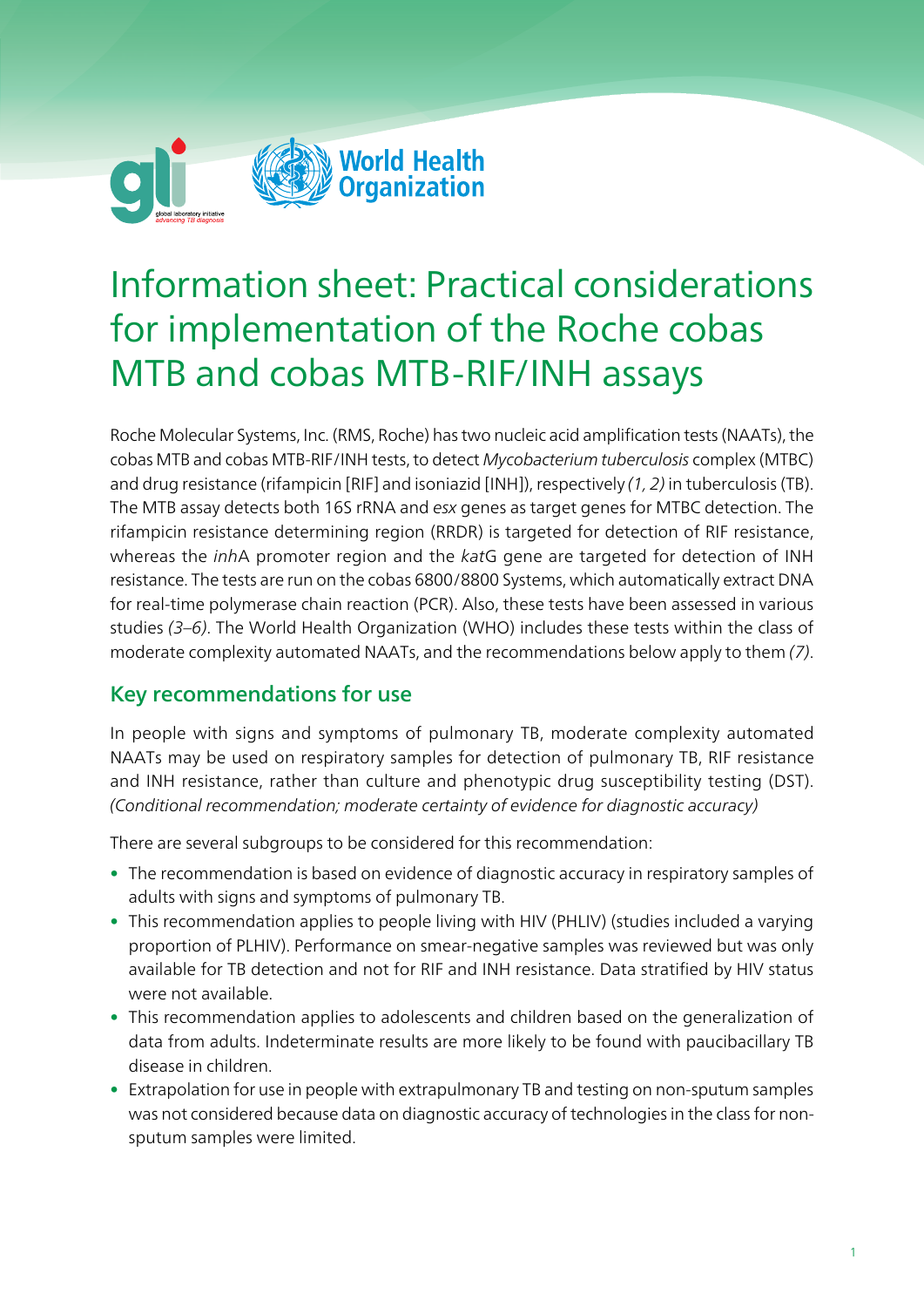# WHO performance conclusions

- Both cobas MTB and cobas MTB-RIF/INH assays perform well for the diagnosis of TB and drug-resistant TB (DR-TB) compared with culture and phenotypic DST.
- Limit of detection reported by the company: TB detection =  $7.6$  colony forming units (CFU)/ mL (sputum or bronchoalveolar lavage [BAL] sediments), 8.8 CFU/mL (raw sputum). RIF detection = 94 CFU/mL (sputum or BAL sediments), 182 CFU/mL (raw sputum); INH detection = 12.6 CFU/mL (sputum or BAL sediments) and 27.5 CFU/mL (raw sputum).
- The pooled sensitivity and specificity data for the class are presented in the Web Appendix of the WHO consolidated guidelines (8).

## Test procedures at-a-glance

After manual liquefaction and mycobacterial inactivation using both chemical and physical methods (i.e. lysis reagent and sonication, respectively), inactivated samples are tested on the cobas 6800/8800 instruments, which automatically extract DNA and perform real-time PCR with fluorescence detection (1, 9). For MTBC detection, the MTB assay targets both 16S rRNA and five esx genes, whereas the MTB-RIF/INH assay detects resistance to RIF and INH by targeting the RRDR of the rpoB gene and both the *inhA* promoter region and the katG gene (1). Results are generated for the first 96 samples within 3 hours, with further results released in subsequent 90-minute intervals.

## Equipment, supplies and reagents required

#### Supplied:

- cobas MTB 384 test cassette (proteinase, amplification reagents, internal controls and elution buffer)
- cobas MTB-RIF/INH 72 test cassette (proteinase, amplification reagents, internal controls and elution buffer)
- cobas 6800 or 8800 system (Instrument Gateway and software supplied)

#### Not supplied but required:

- cobas MTB Positive Control Kit
- cobas MTB-RIF/INH Positive Control Kit
- cobas 6800/8800 Buffer Negative Control Kit
- cobas omni MGP, SPEC DIL, LYS and WASH reagents
- cobas microbial inactivation solution
- cobas omni processing plate and amplification plate
- Pipettors and sterile, filtered pipette tips
- Class II biosafety cabinet
- Personal protective equipment (e.g. chemical-resistant gloves, laboratory coat and eye protection)
- Centrifuge and vortex
- Tube sonicator TS 5
- 5 mL polypropylene screw cap tubes with round bases





Source: Reproduced with permission of Roche Diagnostics, © 2021. All rights reserved.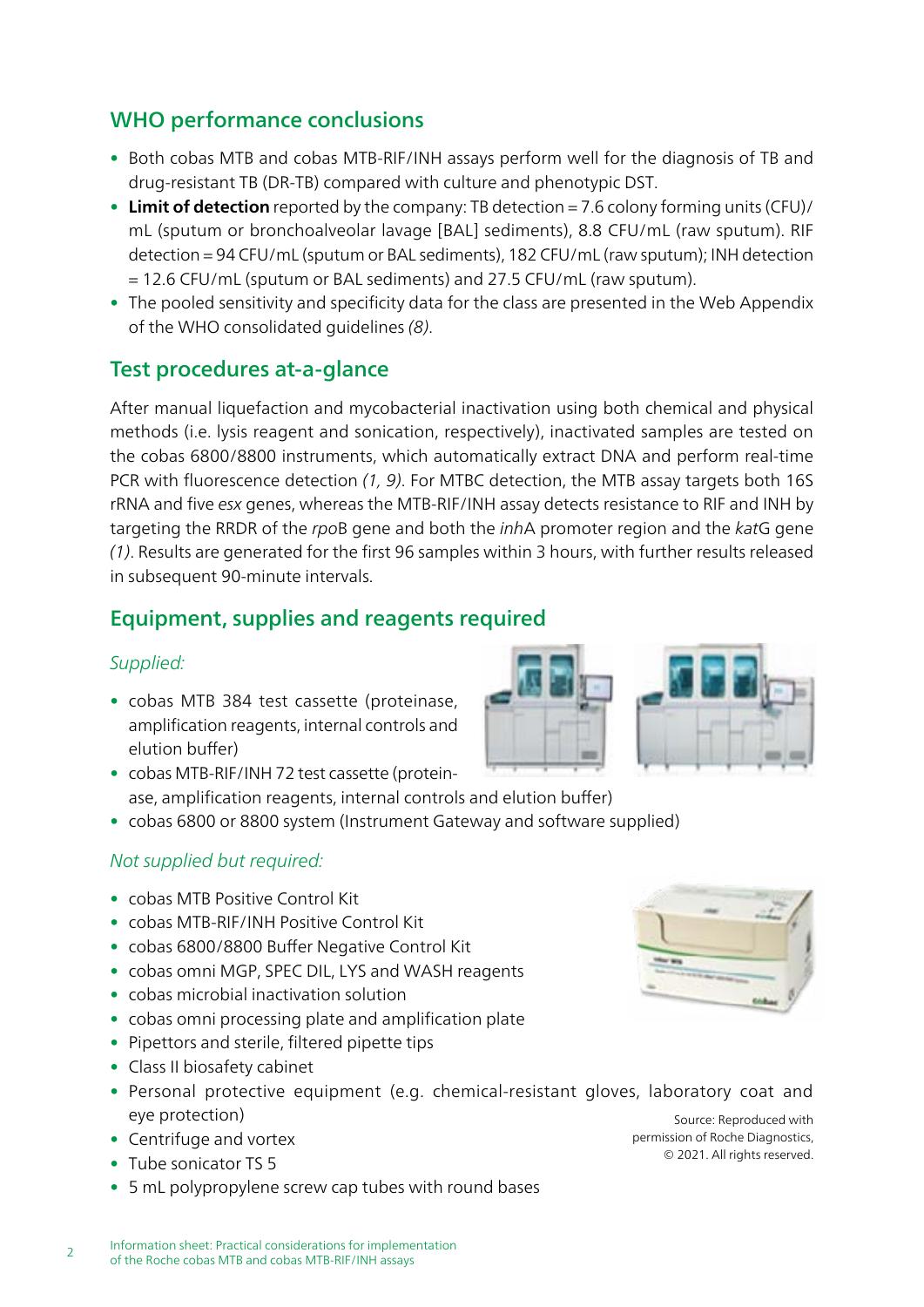• Thermostable barcode labels

#### Operational considerations

- Testing capacity: Each cobas MTB kit includes sufficient reagents for 40 runs. The cobas 6800/8800 instruments can process 96 tests including controls per run. The cobas 6800 System can run a maximum of 384 tests per 8-hour workday, whereas the cobas 8800 System can run a maximum of 1056 tests per 8-hour workday (1).
- cobas 6800/8800 system dimensions and weight: The cobas 6800 is 292 x 216 x 129 cm and weighs 1624 kg, inclusive of its server. The cobas 8800 is 429 x 216 high x 129 cm and weighs 2405 kg, inclusive of its server.
- Time to detection: The cobas MTB produces 96 results within 3.5 hours, with subsequent results released about 90 minutes thereafter; the cobas MTB-RIF/INH produces results in an additional 3.5 hours.
- Sputum storage and testing conditions: Testing may be conducted on unprocessed sputum stored or transported at 2-35 °C for no more than 3 days, followed by no more than 7 days at 2–8  $\degree$ C. Sputum sediment specimens may be stored at 2–8  $\degree$ C for no more than 7 days. When not loaded on a cobas instrument, the MTB kit and associated reagents must be stored at 2–8 °C (once loaded, reagents are automatically temperature controlled, with expiration monitored). Once opened, the cobas MTB kit must be used within 90 days while stored on the system and the associated cobas omni reagents must be used within 30 days.
- Service and maintenance: The cobas 6800/8800 Systems require weekly maintenance and cleaning (9). If users observe droplets on the instrument deck, the local Roche Service organization should be contacted immediately for support.
- Unit price: Global pricing is available through Roche's Global Access Program across several disease areas, including those for TB. Although not yet available, discussions are underway with Stop TB Partnership's Global Drug Facility (GDF) for inclusion in the GDF catalogue.

#### Implementation considerations

In addition to general guidance provided in **Section 3.5**, consider the following test-specific implementation considerations:

• Area 1 - Policies and planning: Given cobas 6800/8800 Systems infrastructure requirements and the moderate complexity of cobas tests, countries may prioritize instrument placement at a national reference laboratory, which may be used centrally for single or multiple disease testing (10). Alternatively, countries may have adequate infrastructure available and sufficient sample volume to consider deployment at regional referral laboratories.

The Roche cobas 6800/8800 Systems on which both cobas tests are run are capable of multi-disease and biochemical testing, which may be considered for holistic patient testing and potential cost savings across disease programmes. Immunoassays based on cobas are used for detection of markers associated with anaemia, bone health, diabetes, tumours, fertility, thyroid and cardiac function, growth hormones, sepsis and arthritis; the assays are also available for certain infectious diseases, including HIV, hepatitis virus (type A-C), cytomegalovirus (CMV), herpes simplex virus (HSV), syphilis, rubella, Trichomonas vaginalis and/or Mycoplasma genitalium (TV/MG), methicillin-resistant Staphylococcus aureus (MRSA), West Nile virus (WNV) and coronavirus disease (COVID-19). The cobas omni Utility Channel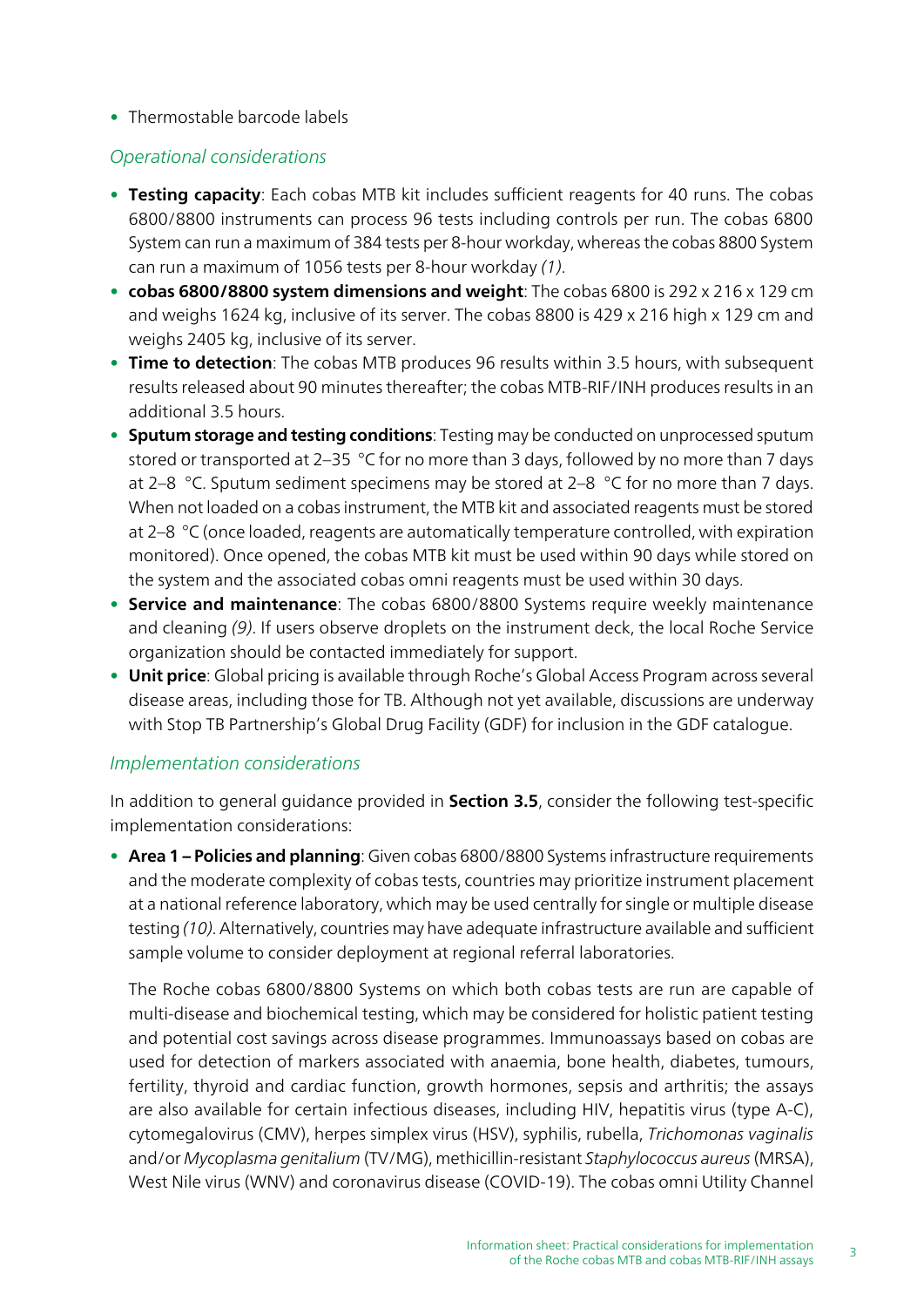may also be considered for implementation by users interested in running third-party molecular tests or laboratory-developed tests.

- Area 3 Equipment: Roche cobas 6800/8800 Systems have high infrastructure requirements and should be placed at laboratories that can accommodate molecular workflow, including separate and dedicated preparation and amplification spaces (one for sample preparation and one for amplification via real-time PCR). If automated sample preparation is desired, the cobas instrument must be procured and maintained with regular service.
- Area 6 Digital data: Opportunities for integration of diagnostic connectivity solutions and e-systems may be explored to meet targets established in the Framework of indicators and targets for laboratory strengthening under the End TB Strategy (11).
- Area 7 Quality assurance: Quality assurance systems and activities for the cobas assays mimic those of other moderate complexity automated NAATs. New method validation for the cobas MTB test should include well-characterized MTBC positive and negative samples to determine assay accuracy and precision as compared with manufacturer-reported performance characteristics. New method validation for the cobas MTB-RIF/INH assay should include precision and accuracy measurement for both drugs targeting all drug-resistance loci, using well-characterized strains with and without known resistance-associated mutations. Because of potential contamination of the molecular workflow, each run on the instrument must include positive and negative controls to ensure run validity, and laboratory spaces should be tested for contamination at least monthly.
- Area 9 Training and competency assessment: Given that DNA extraction, amplification and fluorescence detection and reporting are automated by the cobas 6800/8800 systems, laboratory technicians should be fully trained on all automated steps to appropriately troubleshoot systems and conduct maintenance activities across instrumentation. As with other molecular drug sensitivity tests, laboratory staff and clinicians should be trained on appropriate review and interpretation of resistance results for all included medicines.

## References

- 1 Roche Diagnostics. Cobas MTB and cobas MDR-TB instructions for use documents.
- 2 Roche Diagnostics. cobas MTB-RIF/INH [website]. 2021 (https://diagnostics.roche.com/global/en/ products/params/cobas-mtb-rif-inh.html).
- 3 Nadarajan D, Hillemann D, Kamara R, Foray L, Conteh OS, Merker M et al. Evaluation of the Roche cobas MTB and MTB-RIF/INH assays in samples from Germany and Sierra Leone. J Clin Microbiol. 2021;59(5)(https://pubmed.ncbi.nlm.nih.gov/33658264/).
- 4 Scott L, David A, Govender L, Furrer J, Rakgokong M, Waja Z et al. Performance of the Roche cobas MTB assay for the molecular diagnosis of pulmonary tuberculosis in a high HIV burden setting. J Mol Diagn. 2020;22(10):1225–37 (https://pubmed.ncbi.nlm.nih.gov/32745613/).
- 5 Melanson SE, Lindeman NI, Jarolim P. Selecting automation for the clinical chemistry laboratory. Arch Pathol Lab Med. 2007;131(7):1063–9 (https://pubmed.ncbi.nlm.nih.gov/17616992/).
- 6 Characteristics of four molecular assays designed for the screening of Mycobacterium tuberculosis disease, including the detection of RIF and INH susceptibility. 2020 (https://www.ncbi.nlm.nih.gov/ pmc/articles/PMC7527868/table/tbl1/?report=objectonly).